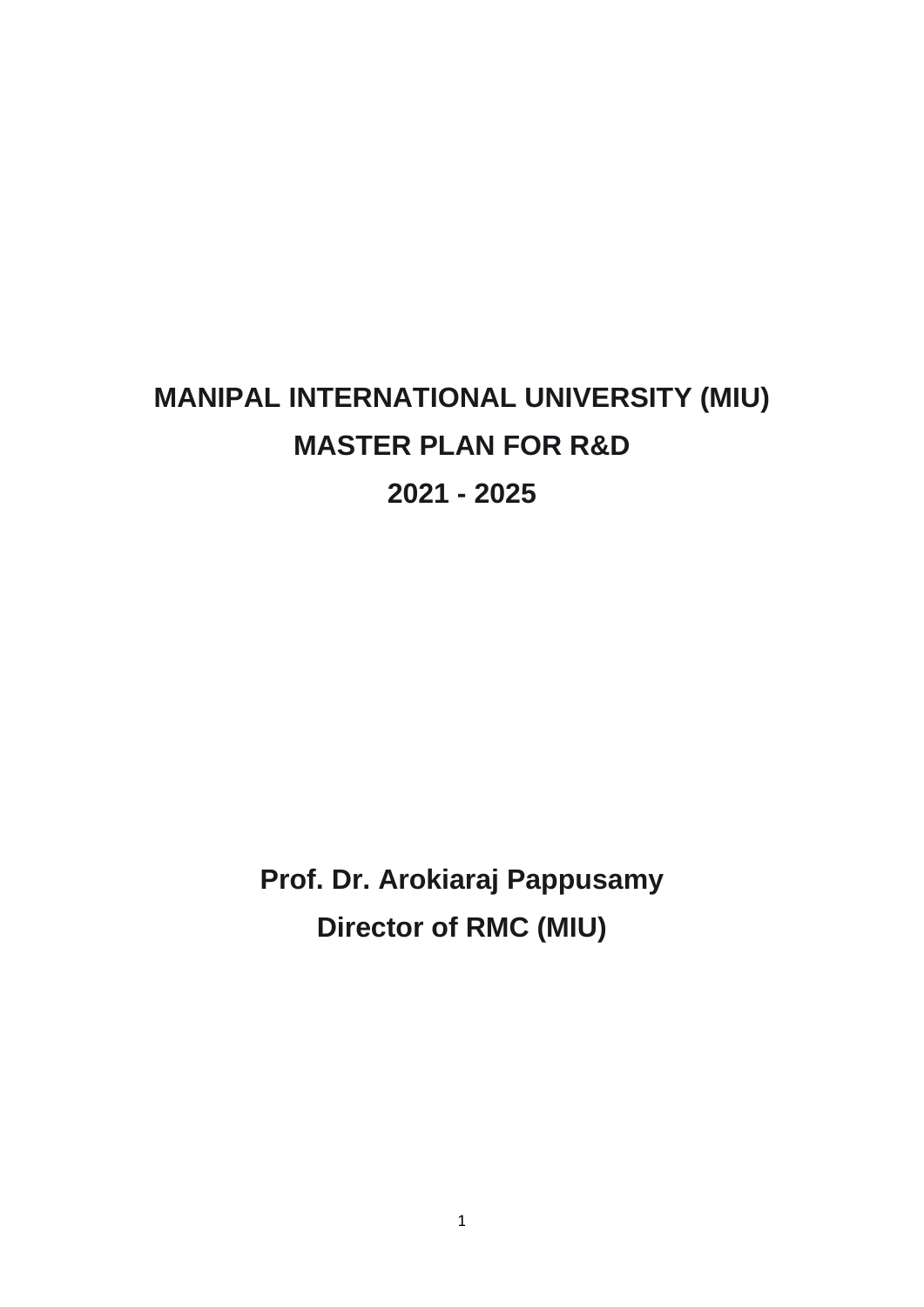# **Foreword**

Research & Development and Innovation (RDI) are essential elements for sustaining the economic growth and propel our nation toward a developed status. Many developed nations have generated large and lasting returns for their economy through RDI over the years.

This five-year R&D strategic plan (2021 to 2025) is our first blueprint to provide the roadmap and guide us towards the growth of RDI for our university. This blueprint will allow us to drive successful research and innovation strategy with an impactful outcome for the community. The main theme from this blueprint has clearly define the need for all components of the university system to work seamlessly together to achieve the research outcomes in the next five years. We will internalize our research capabilities through effective collaborations among the universities with MAGE, universities within Malaysia and abroad, and industry sectors. MIU is committed in adopting a global benchmark in producing world-class students and academics who will continuously evolve and contribute to the Malaysian economy to the next level.

MIU will commit to long-term investments in RDI, starting with provision of internal grants as seed funding for young researchers and other research infrastructures and facilities to support different research clusters. External research funding from the industry and competitive government grants will be sourced to support our research initiatives. MIU is committed to develop its own research capabilities to achieve the targeted RDI outcomes as outlined in this blueprint. We are also committed to nurture a pipeline of research scholars, groom global leaders in niche areas of research and contribute productively towards the industries as well as foster the collaboration and mutual understanding and trust which will enable the whole ecosystem system to grow and to prosper over the next five years.

Professor Dr Patrick Kee Vice Chancellor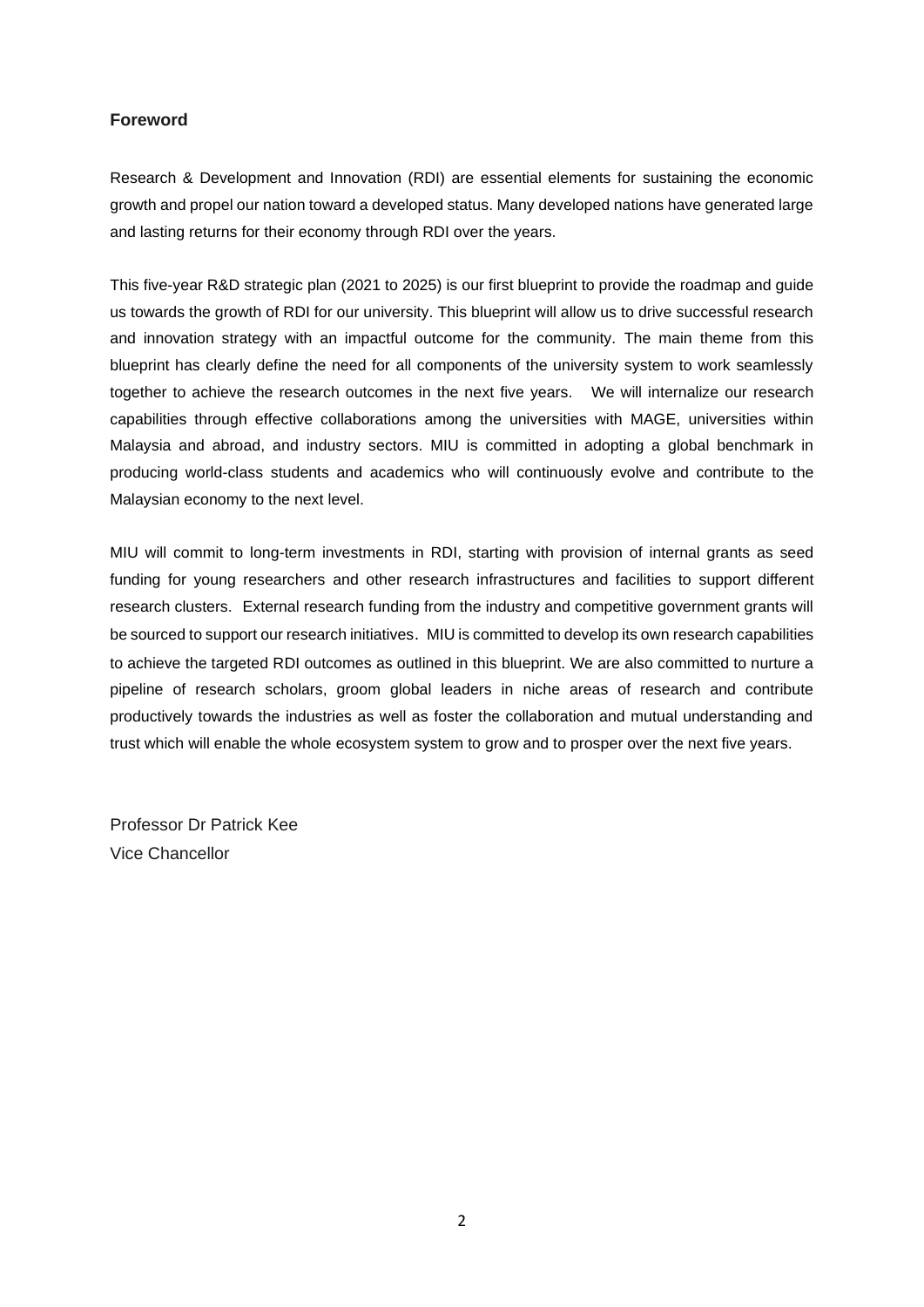## **Research and Development at Manipal International University (MIU) (2021 – 2025)**

- MIU's Research and Development Blueprint strategy is a strategic plan to gear towards Research for the University
- Our aspiration is to score three (3) star in the MyRA and to join the QS Asia ratings and ranking beyond 2023.
- MIU has steadily been increasing its share of research outputs in engineering, biotechnology, business & management, and currently we have secured several active research projects in engineering, biotechnology, business and management.
- We have been consistently increasing our share of publications and citations over the years since our university inception in 2011.
- With members of academic staff spread across the three schools (School of Engineering, School of Biotechnology and School of Business and Management) engaged in R&D, there is tremendous scope in improving the number of publications and quality of research.
- The objective of our strategy is to provide support to researchers for all three Schools to commit and ensure that all our researchers are engaged in high scientific and management quality research with high ethical standards.
- We will also instil across all academic staff, schools, centres, support services and the University in its entirety, to actively engage in R&D and nurture a collaborative culture to work together.
- This strategy aims to envision a good and integrated and sustainable R&D environment for MIU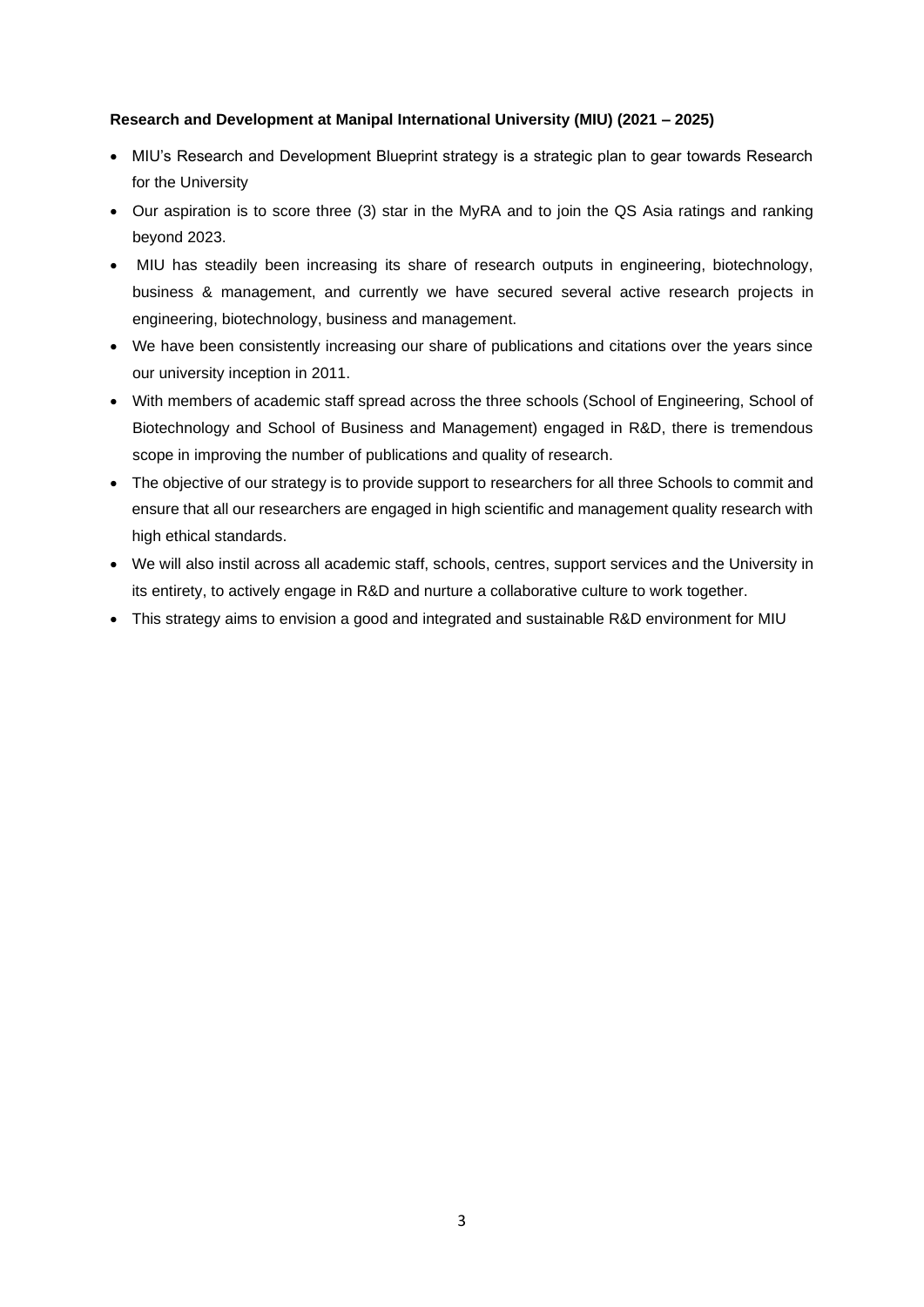## **Introduction**

MIU, our strategic planning towards R&D is to generate new knowledge through basic research with our expertise and at the same time to indulge in applied research leading towards commercialization to successfully implement our Master Plan on R & D for 2021-2025.

MIU realises the significance of engaging and equipping our students at the undergraduate and postgraduate levels with skills and knowledge to achieve our mission in order to survive in a competitive environment. This can only be achieved with a strategic Master Plan on R&D to gear our human, financial and physical resources to impact certain niche research areas that we are specialised in the engineering, biotechnology, business and management sectors.

For this, MIU recognises the importance to develop new strategies with state of the art resources in teaching & learning and research to enhance the ability of students to adopt to the innovation systems. In this connection, MIU is expected to equip students and researchers with current innovative and research skills in the medium and long term to sustain and contribute effectively to serve our local and global community in industrial and commercial entities.

As a result, our students and researchers will be positioned strategically to enter the job market locally and globally, thus strengthening the brand position of MIU.

## **Core Purpose**

## **Vision**

Our vision at Research Management Centre (RMC) of MIU is to focus on world-leading higher education to make the world a better place. Through our quality research and collaborations, our students and academic staff will acquire insights and solutions for the many diverse challenges faced globally. MIU will provide the necessary research culture to equip our talented students and researchers and this will make a significant contribution to serve the needs of the society globally.

## **Mission**

Our mission at RMC of MIU is to be a Centre of Excellence in niche research areas of Engineering, Biotechnology, Business and Management offering the very best in research and innovation based on internationally accepted standards, delivered through up-to date intelligent technologies and researchbased learning techniques.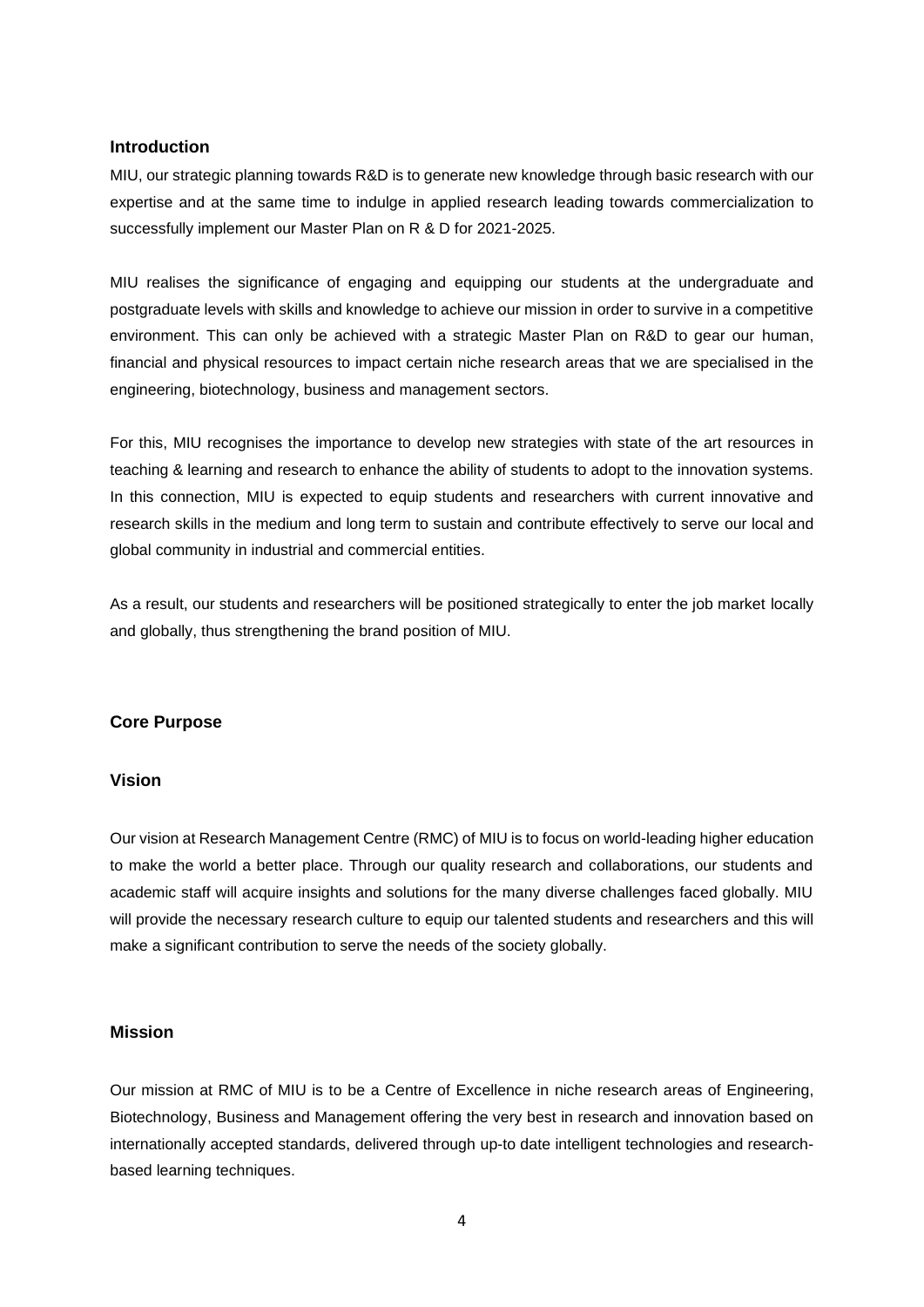#### **KEY PRINCIPLES TO DELIVER OUR STATEGIC VISION**

**PROVISION OF KNOWLEDGE TO INSPIRE AND IMPROVE** – MIU is building a community of academics to become one of Malaysia's leading private universities for research-enhanced learning, and to provide a learning environment that stimulates curiosity and supports intellectuals over time.

**TO INFORM AND INNOVATE** – MIU will enable good quality disciplinary and inter-disciplinary research, working with local and external collaborators to support global challenges. We need to showcase our research both nationally and internationally. We need to improve our research base by investing in engineering, biotechnology, business and management. We need to develop and attract best researchers to become among the best universities in Malaysia in terms of research quality. Our academics must connect and collaborate with other universities both private and public, locally, internationally also with Manipal Global Education (MaGE) in biotechnology, engineering, business and management to ensure that our research is having global impact.

**TO SERVE TO SHAPE AND TRANSFORM** - MIU will be known as the university that makes a significant and innovative contribution to society and to business, beyond education and research. MIU will be the university of choice for students and staff because of this contribution. Employers will actively seek MIU graduates, not only because they are subject experts, but also because they demonstrate a strong character and the wisdom to use their knowledge and research for the benefit of others. MIU research portfolio will have a demonstrable global impact on society beyond the university. Our comprehensive approach to education, research and service will mean MIU is the 'go to' institution for donors and philanthropists who are looking to address major global challenges.

**WE BELONG TO AN INTERNATIONAL COMMUNITY THAT SERVES THE WORLD** – MIU provides an internationalized curriculum and student experience that recognizes diversity and offers geographic mobility. We build and invest in strategic partnerships with world-class institutions to enrich our students' experiences, increase the global impact of our research and reach new international communities. We govern all of our activities in an ethical and enabling environment. We build partnerships with universities both locally and internationally and also with MaGE, to consider shared challenges that will be most effectively addressed through coalition and collaboration. These partnerships will benefit society and the economy, reinforce our reputation and affirm MIU's position at the heart of MaGE helping to making the world a better place. The MaGE Alliance will harness the collective research strengths of all our universities to address global issues under the broad theme of sustainable development. Combining the research capabilities and innovative educational approaches of our universities in different parts of the world, the MaGE Alliance will undertake cross-border research collaborations. These collaborations will tackle significant issues related to health, social justice, and sustainability in an innovative way. The research will be supported with related learning programmes, and the alliance will offer unique international study opportunities for students on campuses and online mode.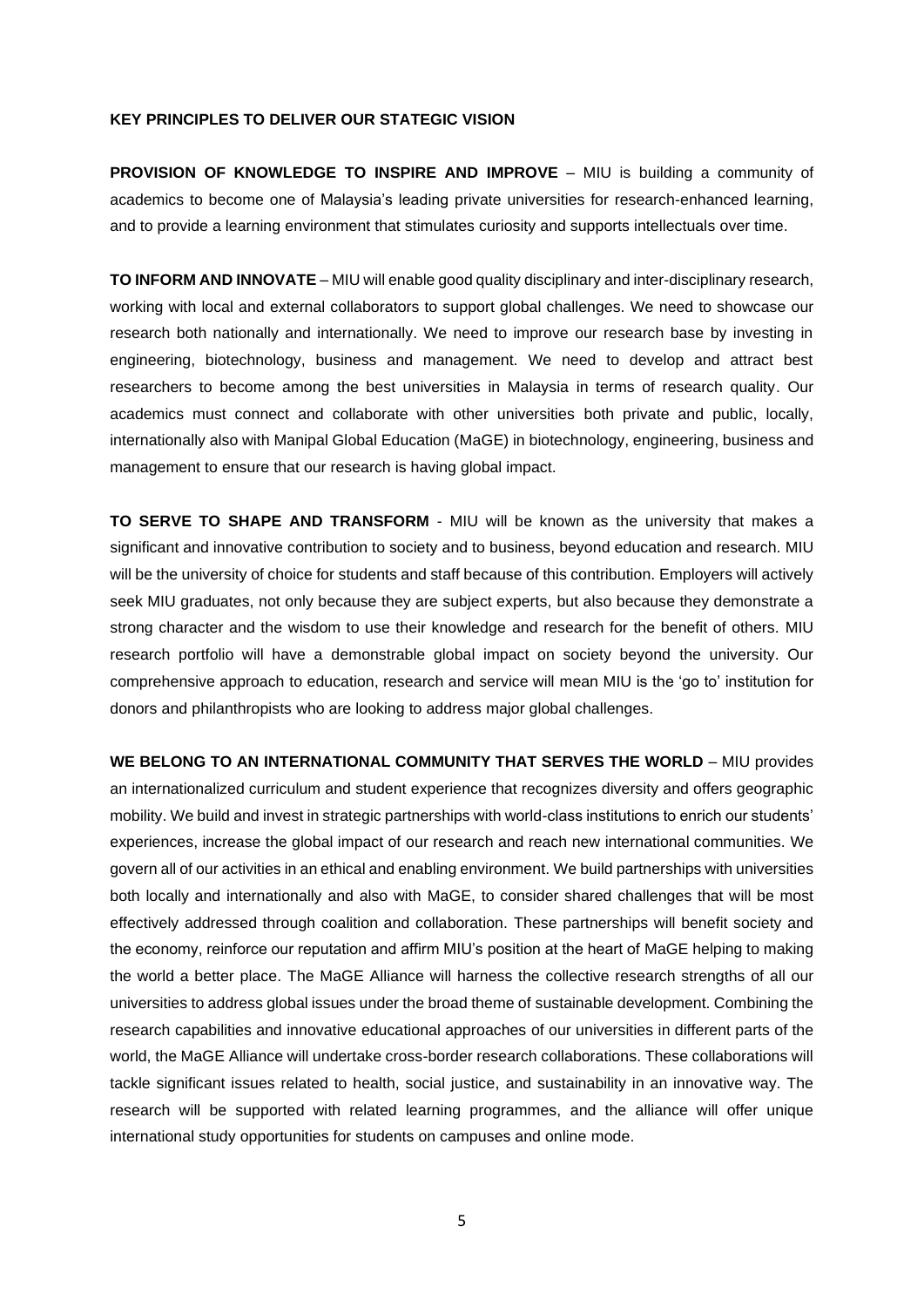## **Guiding Principles**

Our guiding principles will support, enlighten and regulate the implementation of our Strategic R & D Master Plan. These principles will guide and challenge the decision making at MIU from 2021 to 2025.

- 1. MIU will have a 5-year horizon that will focus on our education, research and service strategies at National and International level. By doing so, we will continuously refresh on academics, academic units and professional functions.
- 2. However, articulating the master plan is not in itself sufficient; we must enable ourselves to deliver it. By enabling, we mean making the very best use of the resources available to us. This is about creating a culture of delivery and empowering everyone within MIU to contribute to the realization of our R & D Master Plan.
- 3. To demonstrate our commitment to our R & D Master Plan, we have identified a number of transformative initiatives which are currently being implemented or are in the planning stages for delivery over the next few years.
- 4. This will require the implementation to improve and broaden MIU's base to include additional schools and academic-Industry models for healthcare, agriculture and other industrial sectors. In this case, we must extend our reach and access to deliver an extraordinary student experience and this will strengthen our desire to work well between staff and students.

# **OUR MOTTO TO DELIVER SHALL ENTAIL THE FOLLOWING:**

- 1. To take a holistic and comprehensive approach to education, research and service to equip our students and staff to build character and wisdom for the benefit of society.
- **2.** Be an outstanding institution of higher learning in all that we do, directing our efforts on excellence and making a unique contribution to society (**Inspired by Life**).
- 3. Generate an internalized environment where all our academics are valued and able to progress and succeed.
- 4. Build on the accomplishments and achievements of our predecessors and sustain the university for future generations by providing good and effective leadership.
- 5. To better connect between our students and staff to generate a porous boundary at local, national and international communities, between what we do and with those communities with which we engage.
- 6. Share an unrelenting ambition to deliver our Strategic Vision to make the world a better place (**Inspired by Life**)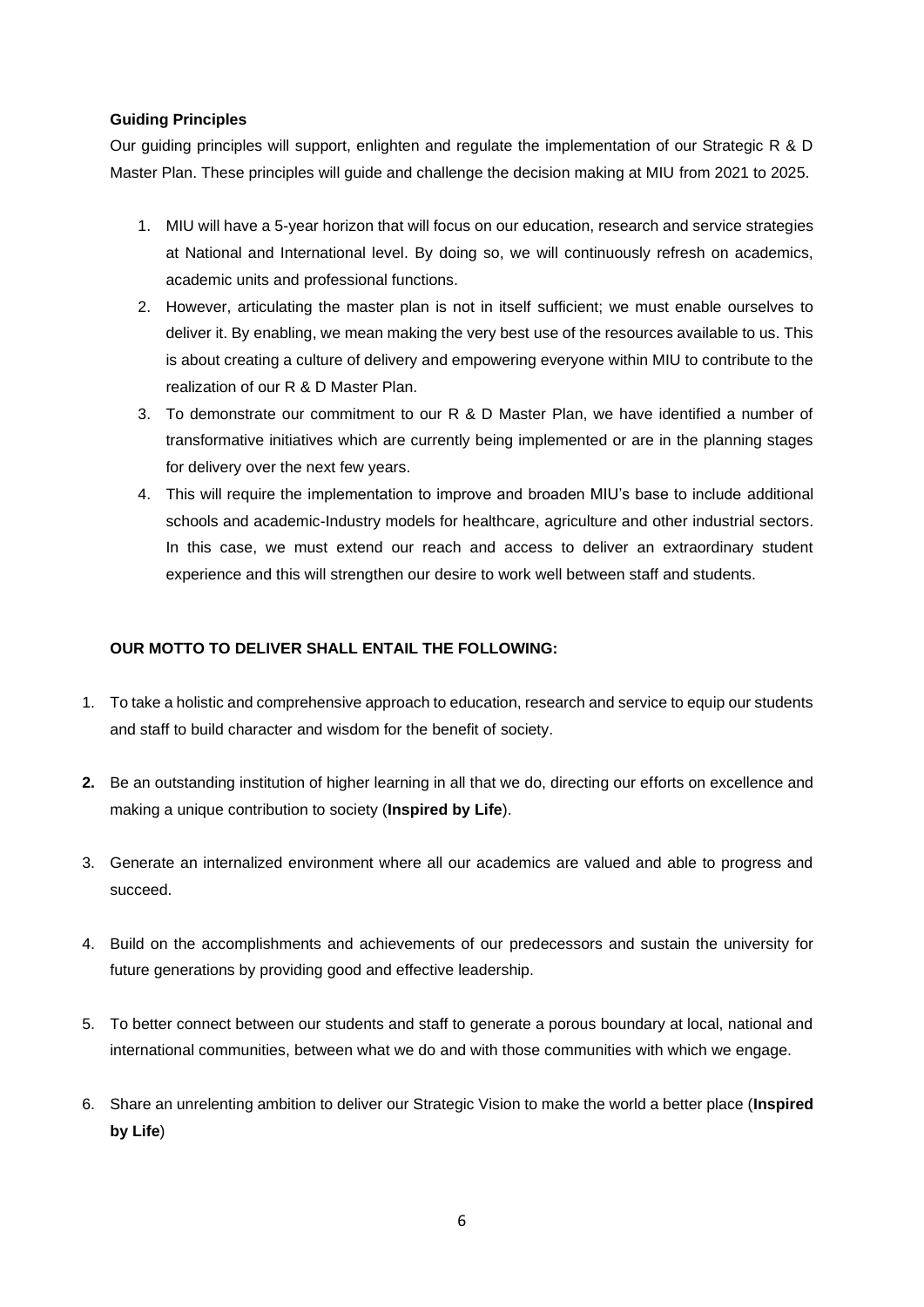## **OUR RESEARCH CLUSTERS AT MIU:**

## **BIOTECHNOLOGY CLUSTER**

#### **Molecular Diagnostics**

Our interest and improving knowledge of genomics and proteomics in the clinical area of diagnostic experimentation and testing is enhancing at a rapid rate. Such technologies frequently employed in the clinical laboratory have far outpaced clinical usage. The ultimate goal is to provide "personalised medicine" for patient management such that the clinical outcome improves the overall well-being of the patient.

It has been established that 20% of all human cancers are due to defined infectious agents, but indirect evidence suggests that infections may contribute to about 30% of all cancers. Therefore, the role of infectious agents in auto-immune disease remains to be settled and thus the urgent need for molecular microbial diagnostics. It is therefore certain that microbial molecular diagnostics will continue to revolutionize the way in which we diagnose and treat infections.

## **Bionanotechnology**

Nanotechnology is the study and applications of unique structures -biomolecular nanoparticles (NP) having dimensions in the order of a billionth of a meter and this facilitates the ability of the novel sizecontrolled structures or nanoparticles to exhibit its catalytic properties much more efficiently. The development of nanotechnologically enabled biosensors for multiplex analysis will find critical applications in clinical diagnostics, environmental control and forensic applications. Biomolecular hybrid nanoparticles will become improved carriers for drugs, imaging agents and processing systems. This is executed via continued interdisciplinary research of chemistry, physics and life sciences.



*Figure1. Application of Bionanotechnology in all sectors of Biotechnology*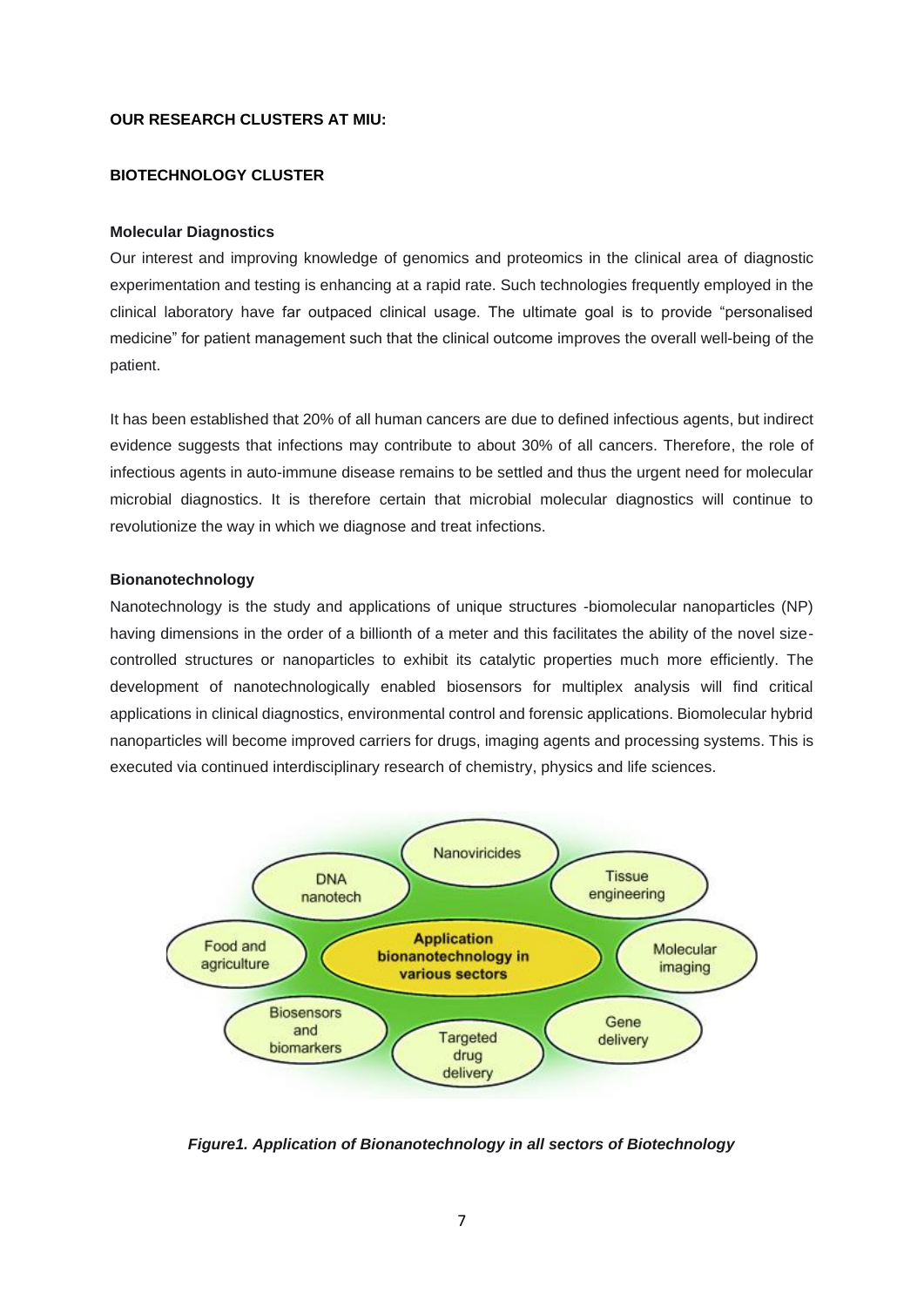## **Plant Biotechnology**

The ultimate objective of this area of research is to assist plant breeders to generate superior genotypes of crop plants. This involves generation of molecular maps of crop genomes and the study of genome organisation to identify polymorphisms at particular loci which can be exploited as molecular markers if they are closely linked to a useful trait. Although transgenic technologies will not provide all the answers generating sustainable food production in the coming decades, however, gene revolution (CRISPR, precision farming, fertigation systems) will undoubtedly have more impact on all aspects of agriculture and biotechnology.





*Figure 2. Regeneration of Orthosiphon stamineus using leaf explants*

## **Immobilisation of Enzymes and Cells**

Immobilisation methodology has expanded greatly in the past 50 years in a wide range of analytical, biotransformation and medical applications. Immobilisation of biological material has provided biological catalysts having individual variability, wide applicability and they exhibit greater diversity of inherent requirements of biological material.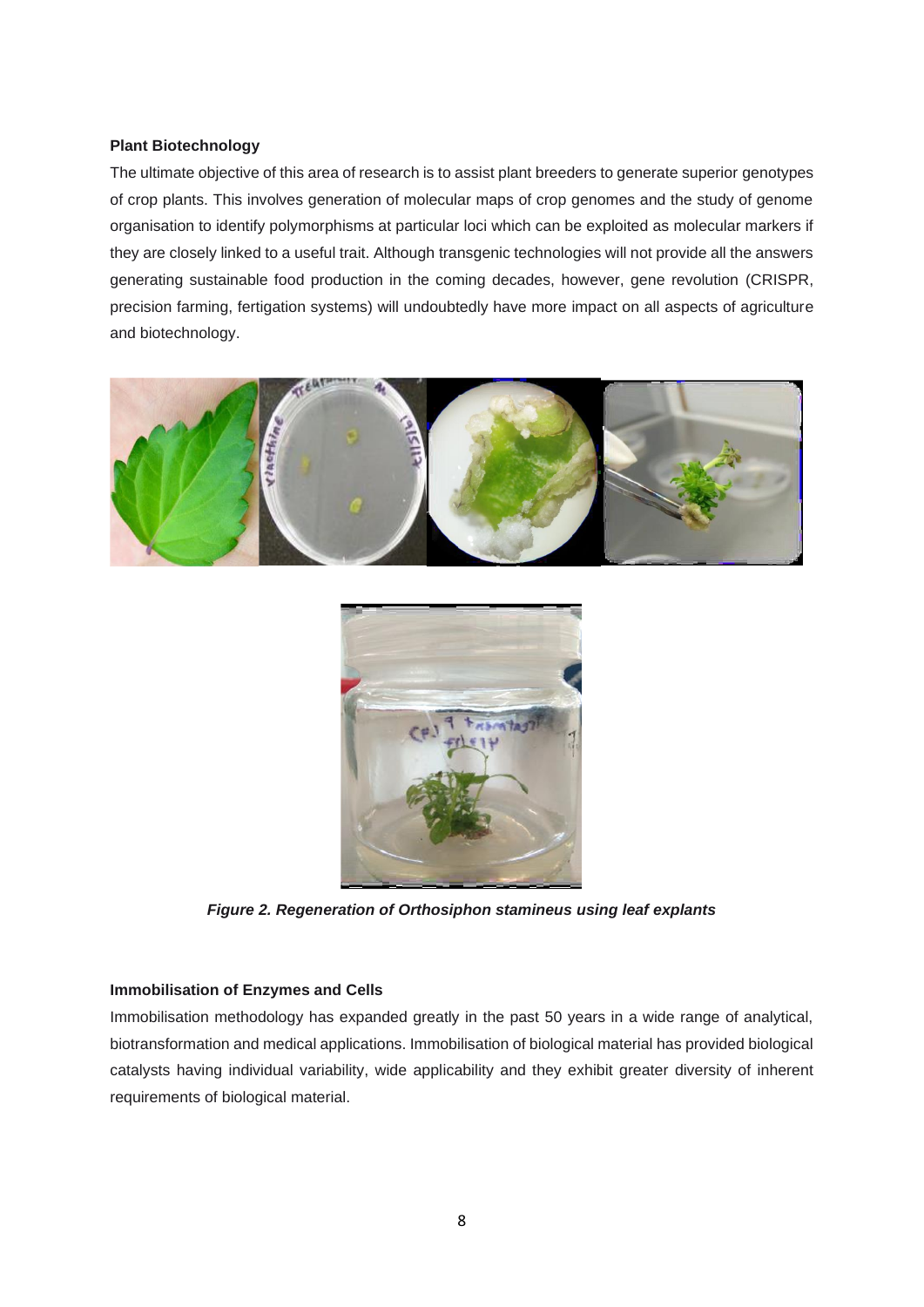#### **Biofuels and Biotechnology**

Among the most recently evolved research tools is what is collectively called as "omics" techniquessuch as genomics, transcriptomics, proteomics, metabolomics and fluxomics. These emerging system biology "omics" tools can be applied to improve the biological processes involved in conversion of renewable plant and animal material to biofuels.



*Figure 3. Jatropha curcas is a drought-resistant shrub as source for Biofuel*

## **ENGINEERING AND TECHNOLOGY CLUSTER:**

#### **Intelligent Systems**

Trends of engineering system evolution would suggest that an engineering system, starting with just its basic operating agent, will acquire over time, first the transmission system, next the energy source and ultimately the control system. Simply put, from trends observed of engineering systems in the past, it is understood that engineering systems naturally evolve into intelligent systems over time. Such is the importance of intelligent engineering systems and its research. Also fuelling interests in intelligent systems is the current  $4<sup>th</sup>$  industrial revolution where real-time control systems, large sensor network, intelligent robotics, internet of things (IoT), artificial intelligence, machine learning, big data, data analytics etc are being deployed.

This research cluster is an interdisciplinary research cluster consisting of faculty from the department of computer science and engineering and the department of electrical and electronics engineering. This research cluster focuses on the research and development of algorithms for machine vision, autonomous navigation that incorporates artificial intelligence, intelligent controls, IoT, system automation, and autonomous systems associated with Industrial Revolution 4.0, advanced computing, data analytics, deep learning, natural language processing and image processing. Moreover, the research cluster also focuses on the design, creation, and control of real-time systems, large active sensor networks, and mobile robots.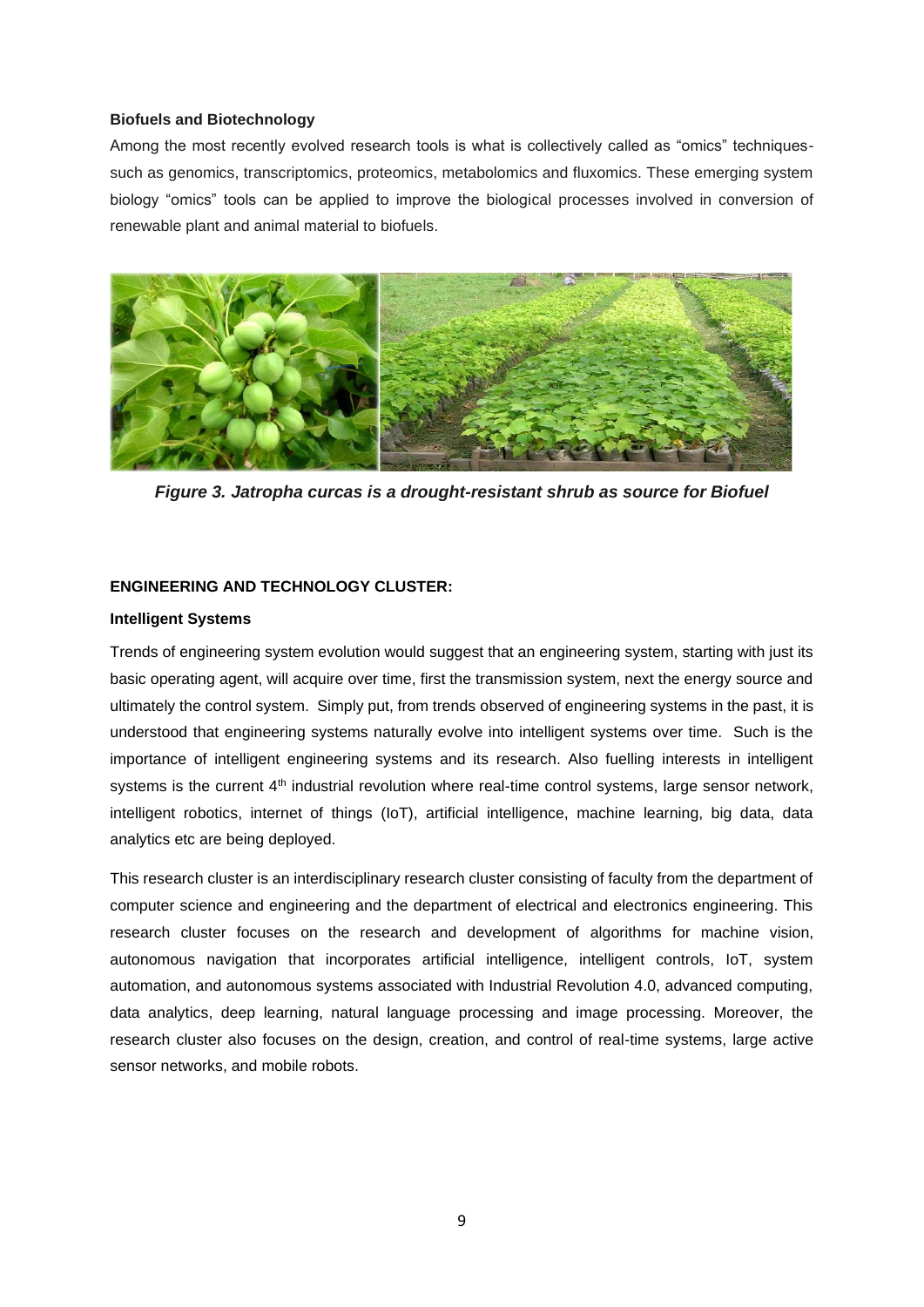

*Figure 4. Wearable technologies and smart automation*

## **Sustainable Construction**

The national agenda for the Construction Industry is to transform the industry into a highly productive and environmentally sustainable one. This so as to produce players capable of competing on the global stage without compromising on quality or safety standards. MIU embraces this agenda and aim to empower and strengthen the construction industry with relevant knowledge transfer in construction technology and method, materials and information and communications technology (ICT) that improves performance and competitiveness of the industry.

In term of construction materials, concrete is the second most widely used substance in the world after water. Cement, the primary ingredient in the making of concrete, involved the heating of limestone, a process that produces so much  $CO<sub>2</sub>$  it is said that if the cement industry were a country, it would be the third largest  $CO<sub>2</sub>$  emitter after China and the US. Though it is the most economical material for the construction industry it has other shortcomings other than its impact on the environment. Usage of polymer for construction is one such alternative. Polymer-based concrete has the advantage in term of its hardening time as compared to cement-based concrete. The flow property of polymer-based concrete is also very suitable for the application in the 3D concrete printing process. By using 3D printing, concrete structures could be completed much faster and will eliminate the need for some low skilled labour. Compared with ordinary cement concrete, the properties of polymer-based concrete, in term of strength, adhesion, watertightness, chemical and abrasion are improved with the inclusion of the polymer. Construction related research offers opportunities for researchers to explore the variety and diversity of current construction materials and materials technology such as timber for structural applications, use of waste materials in construction, materials for nuclear waste immobilization, cement hydration, durability of structures and materials testing.

Building Information Modelling (BIM) is recognized as advanced ICT, which has the potential to not only revolutionize the construction industry, starting with enhanced processes and management, but also to transform the construction industry by enhancing efficiency, productivity, and quality. In the era of digital empowerment and the availability of in-house expertise in information, sensor and electronics technology, MIU construction research cluster focuses mainly on BIM research. BIM research has gained increasing importance in the engineering and construction industry with recent research focusing on mobile and cloud computing, usage of laser scanner, sensor, virtual reality, and big data. BIM research further benefit from the adoption of artificial intelligence together with systems of sensor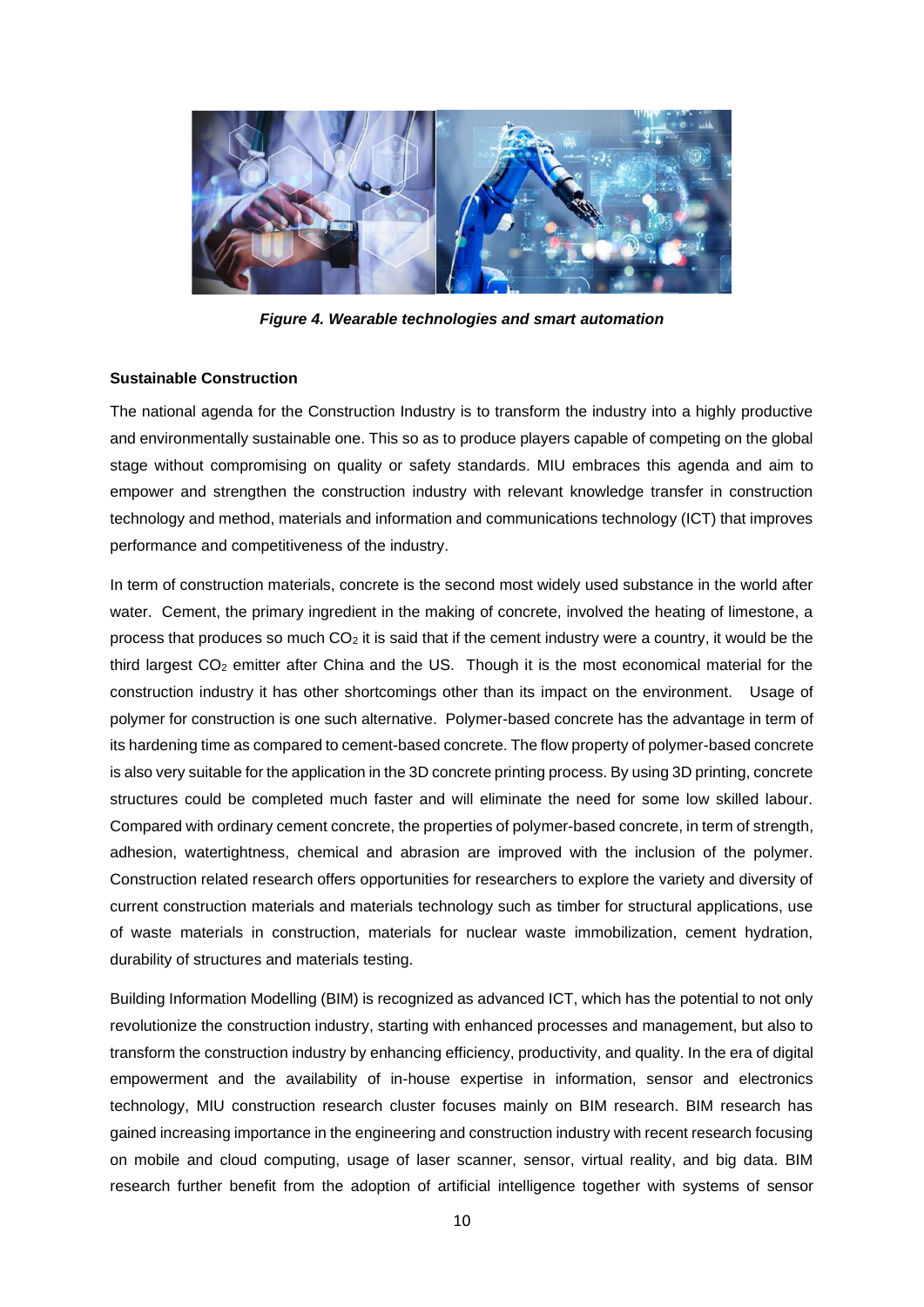network to provide technology for intelligent green and sustainable solutions as well as other as aspects of BIM technology in construction industry. Digital construction is successfully operating globally. Increasing research in digitalization of the construction industry will bring significant change in all aspects of the construction industry ecosystem.



*Figure 5. Sustainable construction design using commercial software tools*

## **Sustainable Energy Systems**

The usage of energy is the biggest source of greenhouse gas emission from human activities. In fact, two-thirds of global greenhouse gas emission is due to the burning of fossil fuel for energy. This has a massive impact on the environment and climate. The Paris Agreement, a global effort to mitigate climate change, cannot be achieved without a major overhaul of the global energy production and consumption. This research cluster primary focus is on sustainable energy systems – energy systems that can meet today's demand without depleting resources for future generations. More specifically, this research cluster focuses on research in renewable energy systems such as solar photovoltaic, wind, concentrated solar power and small-scale hydropower.

The amount of energy planet earth received from the sun in one hour is more than the total energy consumed by human civilisation in a year. The global energy crisis as we know it and the impact of fossil fuel has on the environment and climate will simply disappear if we have the technology to tap into the energy available from the sun. Though research in renewable energy at MIU is focused on solar, this research cluster also looks at other form of renewable energy especially small-scale hydropower where it is applicable.

Other than power generation, another important aspect of power is the reliability, security, and efficiency of distribution. The power grid we have today is a lot more decentralised while digital information and control technology are a lot more advanced making it very conducive for the development of smart grid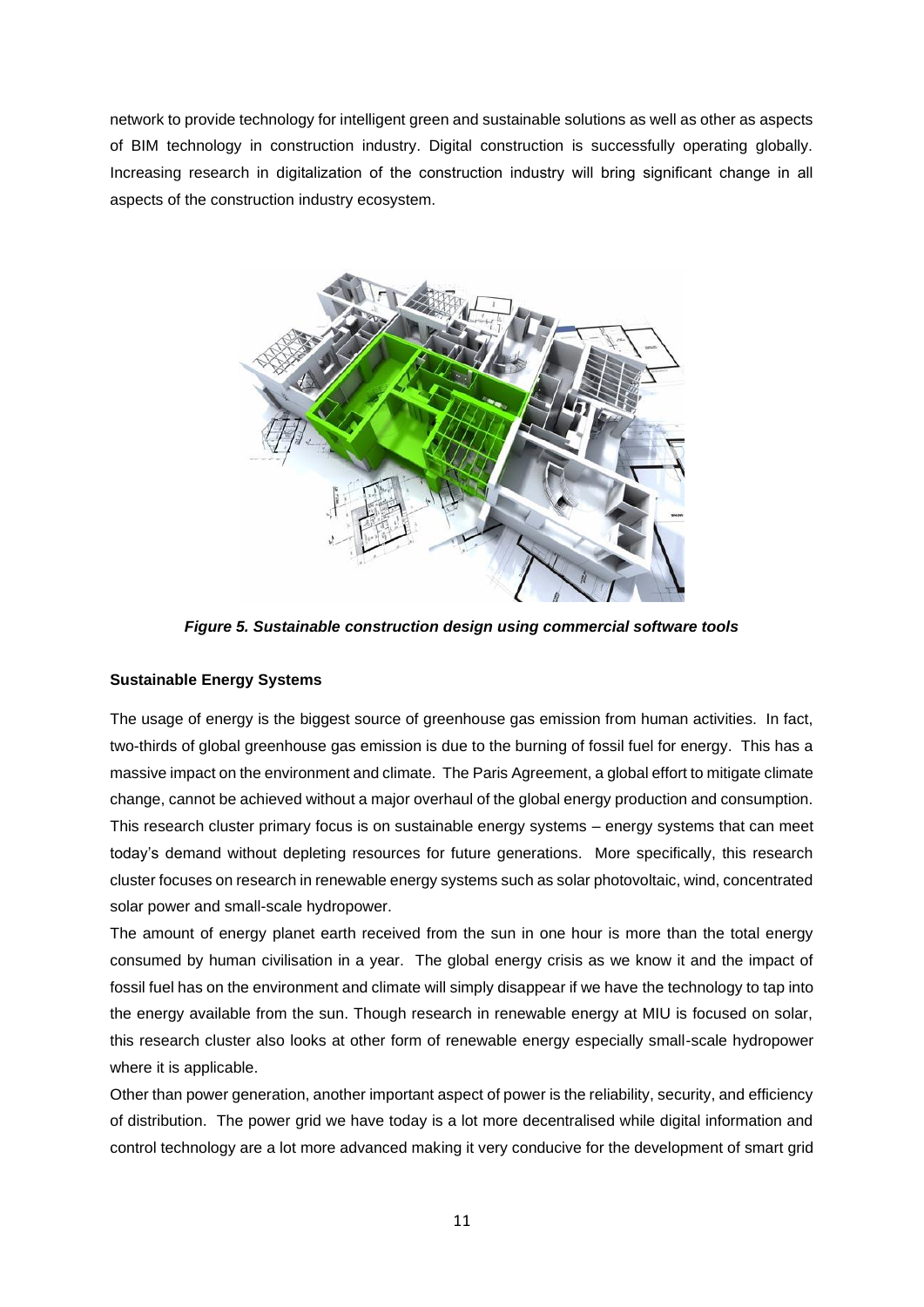technology. Of the various aspect of smart grid technology, this research cluster focuses on the integration of renewable resources and the charging of electric vehicles.

In addition to the above research areas, this research team is also active in energy management, energy audit, energy efficiency technology and energy analysis.



*Figure 6. Renewable energy and smart grid for future of sustainable and smart community*

# **Manufacturing Technology**

Manufacturing activities is the second largest contributor to the GDP of Malaysia. As such there is a need, not only to prepare graduates for the manufacturing industry but technology that will give manufacturers in Malaysia the added advantage it needs to compete globally. This research cluster focuses on advance manufacturing materials and processes with emphasis on nanoscale materials and additive manufacturing techniques. More specifically, this research cluster focuses on manufacturing technologies and material used in the biomedical sector as well as material used in the energy efficient green-building industries. With demand for green building on the rise, thus is the need for new material and the technology to manufacture these materials to achieving energy and material sustainability. In addition to research, the team in this research cluster is also actively supporting small and mid-size manufacturers in their quest to adopt new manufacturing technology and processes, yield improvement etc.



*Figure 7. Advanced manufacturing technology and materials used in industry.*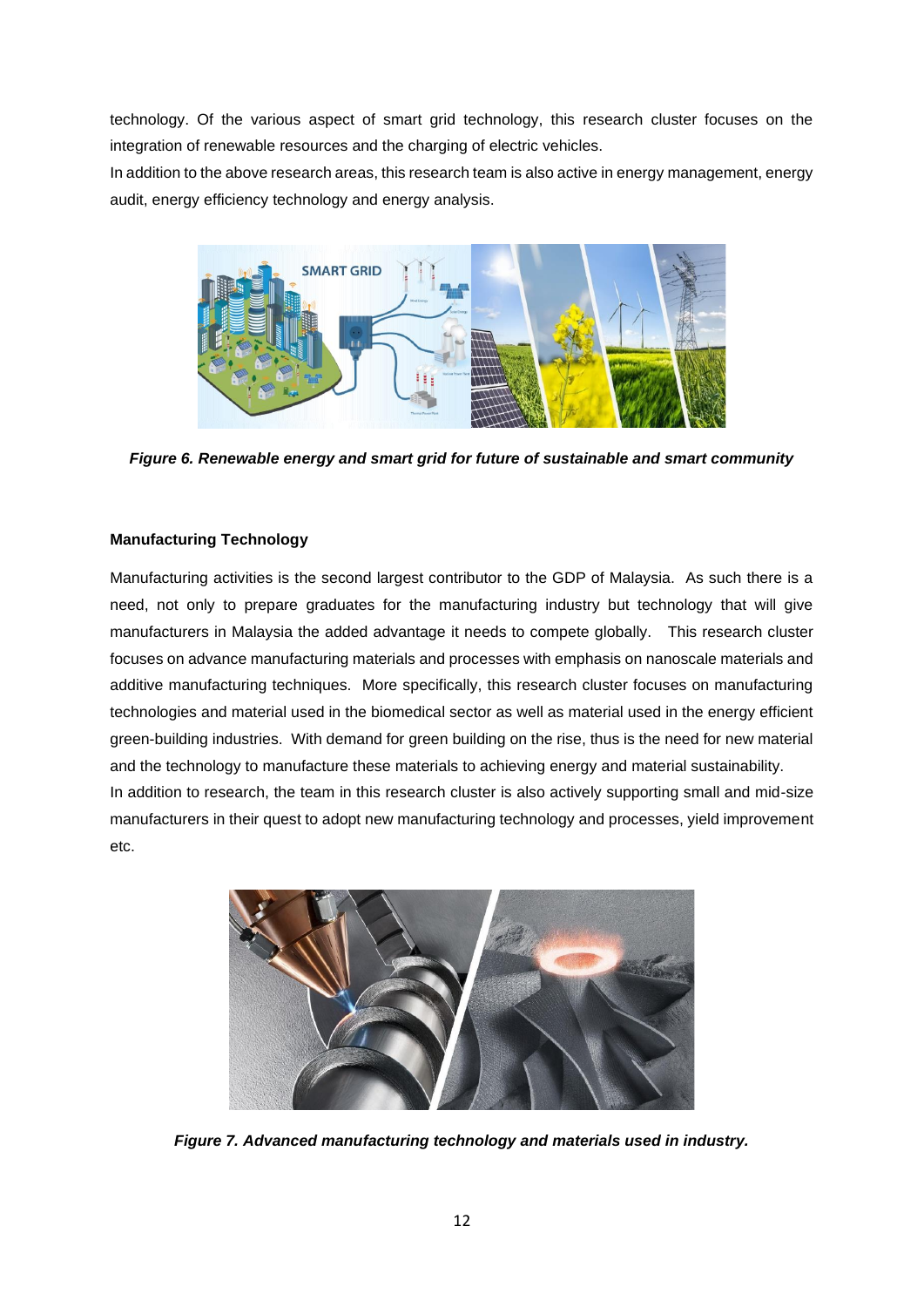#### **Waste Management**

Water pollution from industrial and agricultural activities as well as human sewage, if not managed properly, can cause water-borne diseases leading to impact on a country's economy. Waste from agricultural activities can also be an alternative source of raw material. As such, this research cluster focuses on wastewater treatment and biochar.

Treatment of wastewater before being discharged by industry are frequently viewed as costs and are frequently ignore leading to water pollution that impact economy and even endanger lives. As such, cost effective means for wastewater treatment as well as treatment methods that do not introduce secondary challenges are important.

Hidden in agricultural waste are now seen as alternative source of raw material to produce food supplement, fabric, biochar etc. Malaysia being the second largest palm oil producer has within this sector palm oil mill that produces effluent and biomass. Technology for the treatment of effluent from these palm oil mills as well as alternative usage of these biomass are important for this sector of the industry to be sustainable.

#### **MANAGEMENT AND BUSINESS CLUSTER**

#### **Tourism Marketing**

The tourism marketing research programme at the School of Management and Business (SOMB) of MIU is devoted to conduct research in wide spectrum of tourism area which will provide significant academic contribution as well as practical implications to various publics; organisations, tourists , businesses and government institutions. The tourism marketing research programme undertakes research for the tourism related industries and seeks to improve connections between academia and industry. Our experienced and diverse team of researchers from various backgrounds generate research that informs policy, and assists practitioners, which enables them to keep up with the current need and trend of the industry.

#### **Entrepreneurship**

To achieve the developed nation, the Malaysian Government in its Twelfth Malaysia Plan (2021-2025) tries to develop and assist the growth as well as helping the Small Medium Industries (SMIs) to be more innovative and competitive. Thus, the main research focus of this programme is to help the government in facilitating and strategizing the SMIs to be more creative and innovative, market oriented via theoretical, empirical or case study and related advisory activities. It will be able to strengthen our researchers to access an array of networking opportunities that will promote MIU inventions and quality research work by developing a mutual understanding of goals and opportunities through integrated research.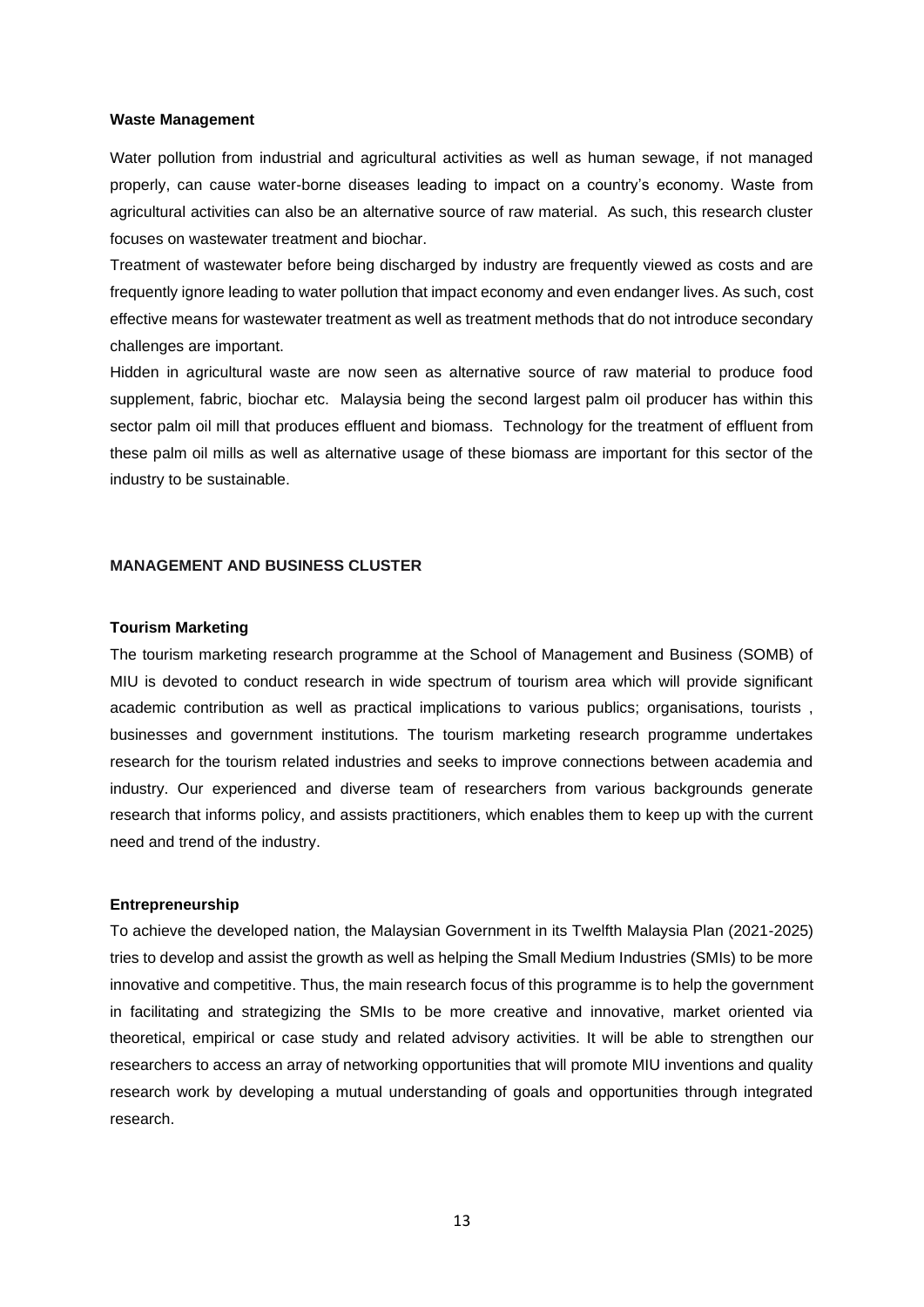

*Figure 8. Entrepreneurship consultation*

## **Halal Marketing**

The halal food products have become increasingly popular among non-Muslims worldwide, as the concept of halal is associated with what is good, healthy, safe and high quality assessment. As for that reason, Malaysia has expressed its aspiration to become a global hub for the production and distribution of halal goods and services years ago. Believing more business opportunities to be grasped, the government has recently announced the formation of the Halal Industry Development Corporation (HDC) and reaffirmed its determination to play a leading role in the halal industry. Thus, Halal research plays a role for the development of halal policies, and the latest trends to all stakeholders, especially to consumers.

## **Corporate Social Responsibility**

To maximize the organizational positive impact on the social and environmental systems in which they operate, companies must develop coherent CSR strategies. This should be an essential part of the job of every CEO and board. Aligning CSR programmes must begin with an inventory and audit of existing initiatives. MIU research teams have the capability to study multiple business spectrums across geographics and different types of environmental setting to assist the decision makers as well as policy architects to align CSR efforts to achieve optimal sustainability for organization and the affected stakeholders.



*Figure 9. Corporate Social Consultation*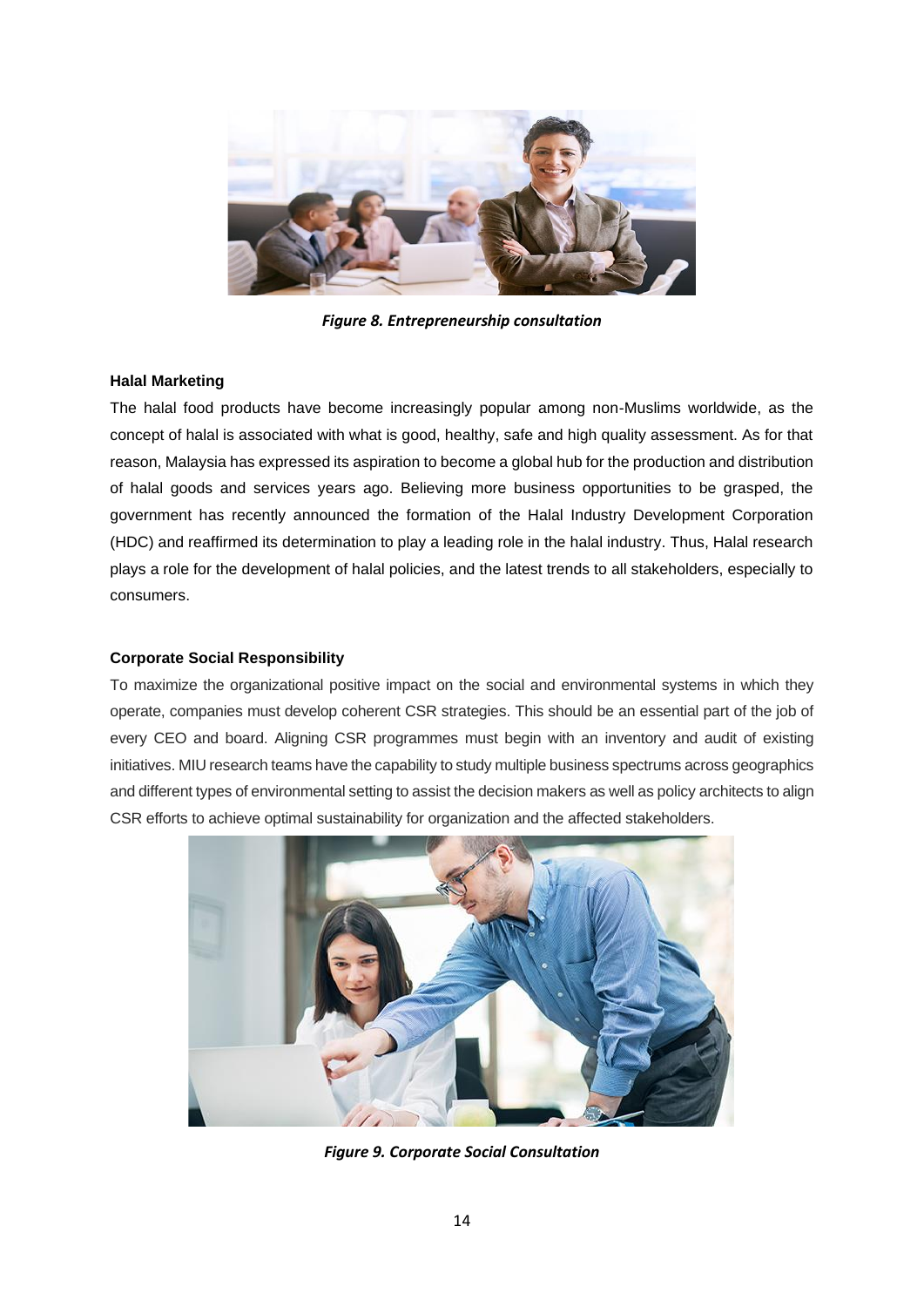## **Human Resource**

The study of human resource practices and activities gives the extent of success or failure of policies and practices. Research on HRM activities provides an understanding of what does work, what does not work, what needs change, the nature and the extent of change. HR research is, but not limited to, the task of searching for, and analyzing facts to the end that HR problems may be solved or principles and laws governing their solutions derived. The research team at MIU has the academic experts to conduct HR-related research to help students to develop new or extend the existing theories, and assist managers and decision makers in the organizations to launch effective and sustainable human resource management.



*Figure 10. Human Resource Generation*

## **STAGES OF IMPLEMENTATION**

## **Phase 1 (2021-2022)**

- To identify MIU's and MaGE talents or competencies focusing on increasing fundamental based research
- To internationalize our infrastructure and processes under MaGE
- To Increase the number of Principle Investigators under MaGE
- To focus on increasing our research publications under MaGE
- To establish three (3) main research clusters under RMC at MIU.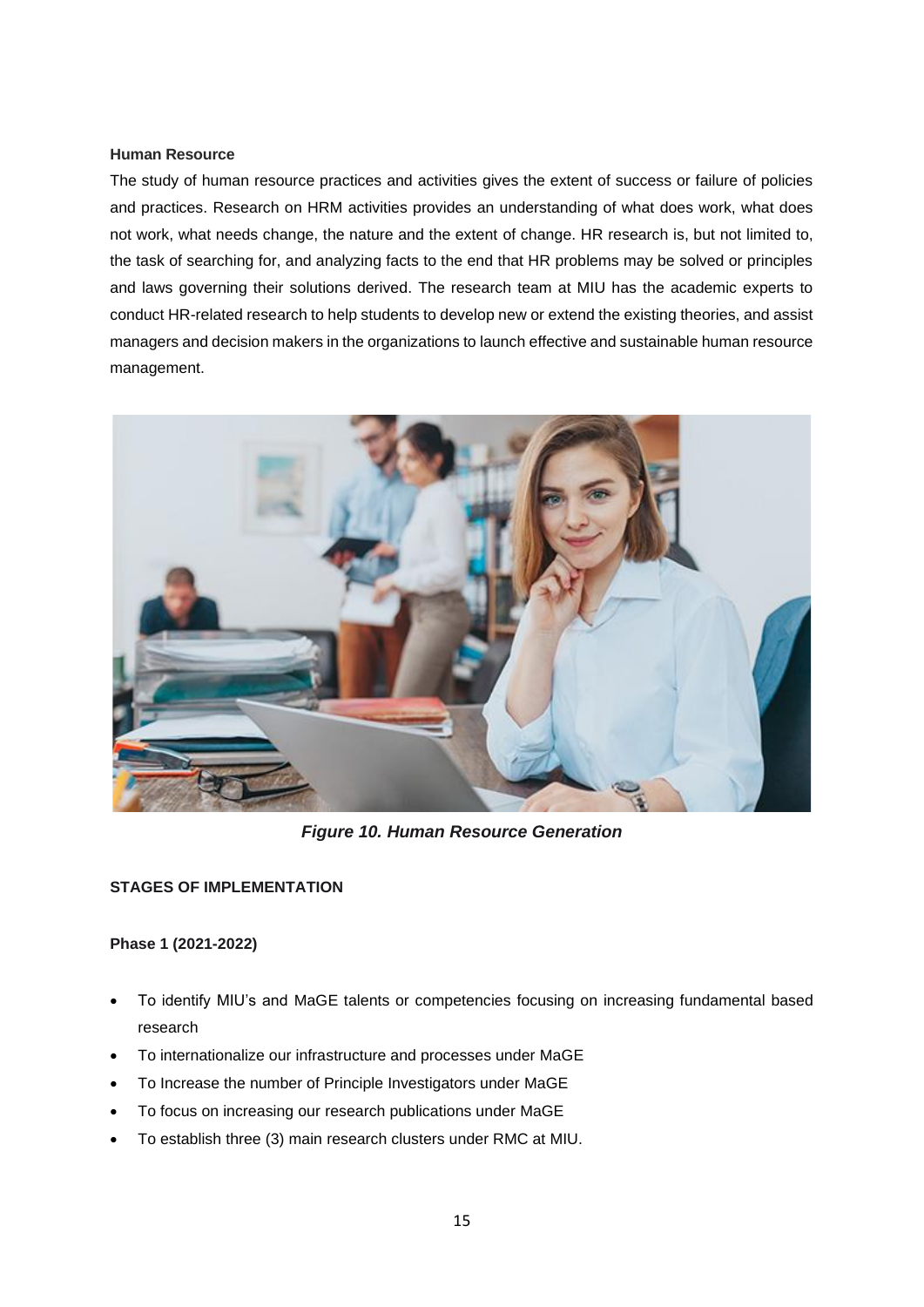- To strengthen and increase the number of postgraduate programmes according to the three research clusters in MIU
- To attain MyRA score of least 1 star.

## **Phase 2 (2023-2024)**

- Establishment of multidisciplinary and clustered based research at MIU.
- Establishment of niche areas under three research clusters at MIU.
- Achievement of KPIs for external and international research grant applications.
- Focusing on building high impact publications and citations.
- Integration framework for grant, postgraduate programmes and publications under MaGE.
- To attain MyRA score of least 2 stars.

## **Phase 3 (2025)**

- International partnerships for R&D with world class research centres.
- Intellectual Property Rights.
- Industrial sponsorship and contract research.
- Policy driven research activities.
- Outstanding global leadership award in research.
- Establish at least one to two world class research facilities.
- To attain MyRA score of 3 stars.

## **Goal 1**

The University's academic staff members are our key research and knowledge providers and therefore MIU's academics must be culturally competent with a global problem-solving mindset.

To achieve our commitment to conduct research and to provide knowledge exchange activity of the highest quality, both students and staff must acquire cultural competency at home, abroad and online. The University must be seen as an ideal environment for career development in which exceptionally talented researchers, students, knowledge exchange practitioners, support staff can pursue and fulfil their ambitions.

## **Outcome:**

- Grow the number of academic staff engaged in research and innovation activities.
- Maximize the percentage of MIU academic staff with doctoral and post-doctoral level qualifications.
- **Engage with academics in engineering, biotechnology, business and management across** MAGE units.
- Assemble and coordinate active research projects across MaGE with MIU.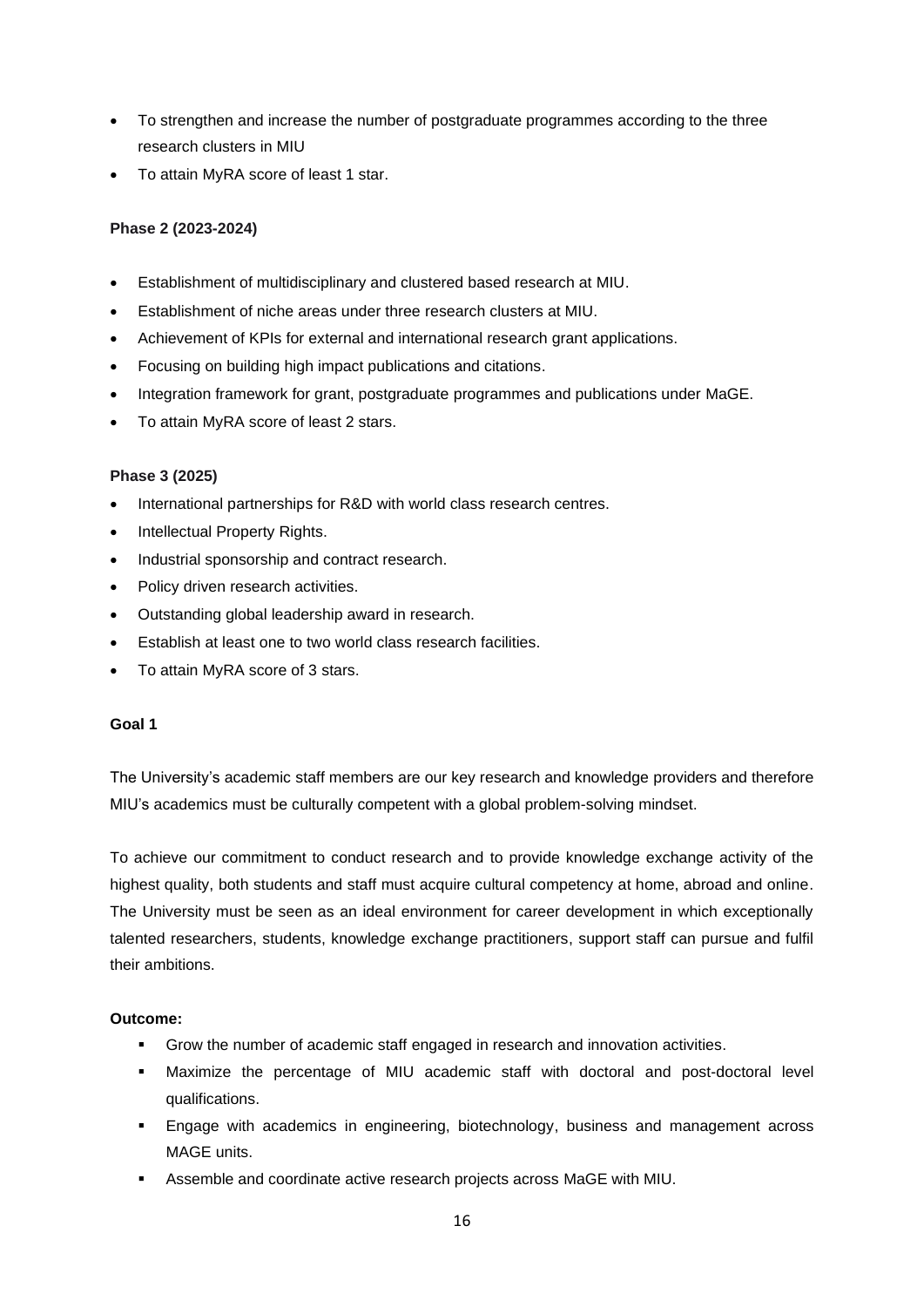## **Goal 2**

The University is committed towards providing internal research funds that will support research initiatives put forward by multidisciplinary teams of investigators across academic units under MIU and MAGE.

We need to address on investigative research, applied research leading towards innovation. By focusing on our planned activities that addresses societal issues, we can explore to secure for external grants which include both local and international grants.

Currently we have active Principal Investigators focusing on a range of cluster research areas. We need to coordinate our research projects across MaGE to ensure our researchers could benchmark to the global standard and one way of gaining the recognition is by securing internal and external grants, both from government agencies and private organizations.

## **Outcome:**

- Increase the proportion of internal and external grants based on the performance matrix of each faculty and research cluster units at MIU and under MaGE
- Participation on external local grants such as FRGS, LRGS, TRGS, ERGS and PRGS provided by MoHE

## **Goal 3**

The challenges facing industries related to healthcare, agriculture, engineering, industrial and business sectors are complicated in nature as reflected in the solutions they require. Therefore, our research priorities of the funding bodies require multi-disciplinary approach.

This can be achieved by integrating with MaGE and industries to promote greater collaboration across organisational and academic boundaries. We believe that research publishing by MIU and the institutions under MaGE would disseminate research findings with the maximum benefit for authors, in a transparent and cost-effective manner.

## **Outcome:**

- All the publication works by MIU and under MaGE must move towards Tier One level (QS 1).
- Increase in the number of indexed publications (ISI, SCOPUS, ERA) as per the publication performance matrix for each school.
- An increase in the number of citations as per the publication performance matrix for each school.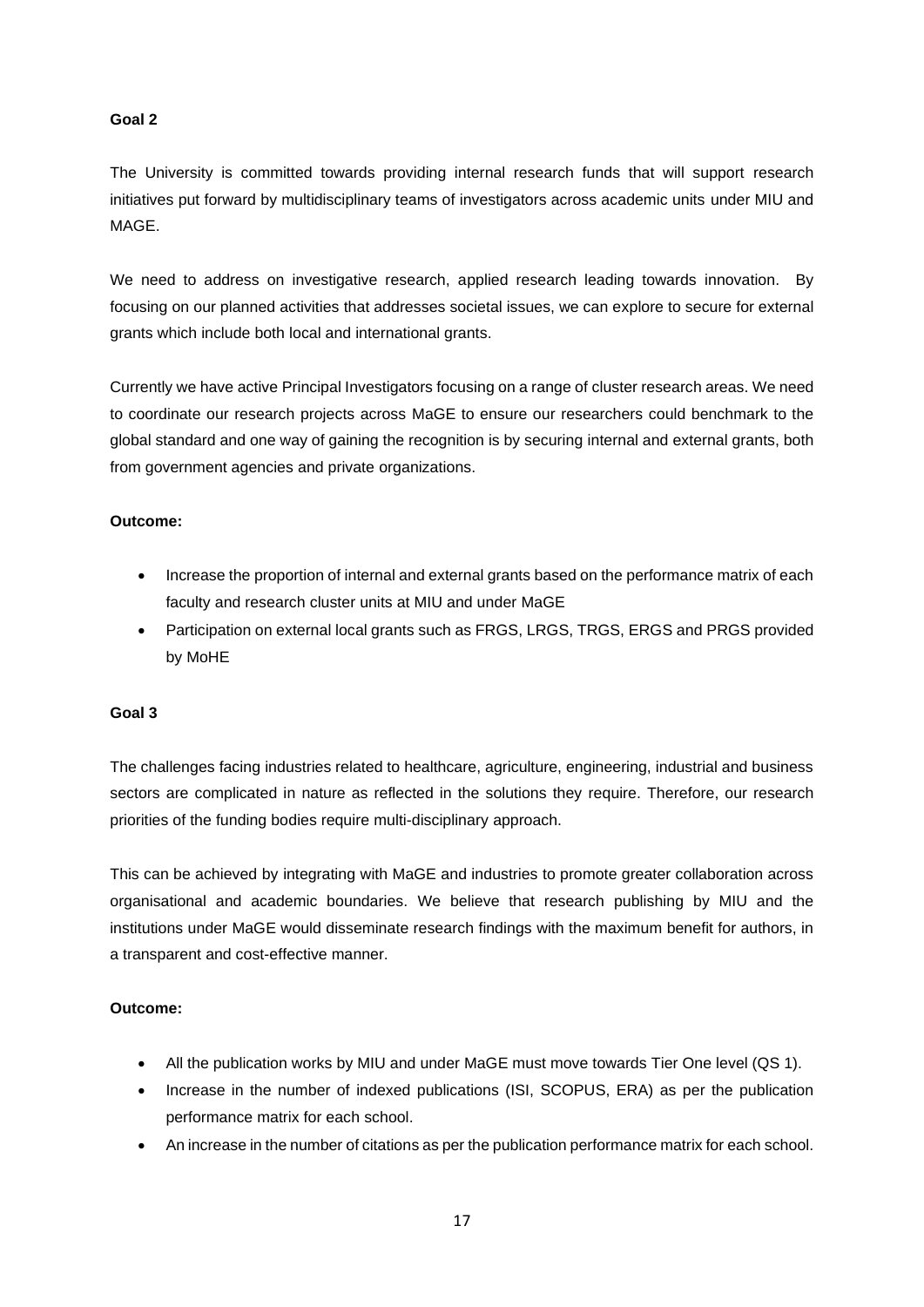## **Goal 4**

The establishment of Research Management Centres to lead the Research Initiatives at MIU and MaGE Universities are signs of growth of niche areas with the Research Cluster Units within the Schools at MIU and under MaGE to achieve many different benefits.

These Research Management Centres must facilitate research and education at MIU and universities within MaGE. These establishments should facilitate and provide an intellectual environment that brings researchers together to solve societal problems in the niche areas.

## **Outcome:**

The outcome will be measured based on RMC's deliverables on:

- Research outputs with international recognition.
- Generating new talent of academics and researchers to contribute towards niche areas under the three research cluster units.
- Attracting international grants to MIU.
- To attract postgraduate research students to enrol in Master and PhD programmes at MIU.
- Academic Outputs (IPR, publications, innovations)

## **Goal 5**

MIU and its affiliated universities under MaGE shall explore its research talents to tackle the industrial and business concerns to provide innovative solutions to solve their problems via Research Collaborations Networking (RCN). Such collaborations shall transcribe and translate our knowledge and innovative ideas into outcomes that will change the productivity and sustainability of industrial concerns across nations.

MIU and universities within MaGE shall recognize the importance of collaborative work and partnership with other institutions worldwide. We shall explore our contributions in a sustainable manner globally through our collaborations. By this, we shall engage in joint projects, sharing of research facilities, infrastructure and networking, allowing researchers to access and exploit research data towards fast track discoveries. In this connection, the talents that we develop through collaborations, comes about via training and development of highly qualified personnel, through the co-supervision of Master and PhD students from other countries.

MIU and its affiliated universities under MaGE will aggressively focus on commercialization of its inventions for the next phase as the University's investment arm. The breakthrough innovation shall generate two units: New Product Development and New Business Development. The product